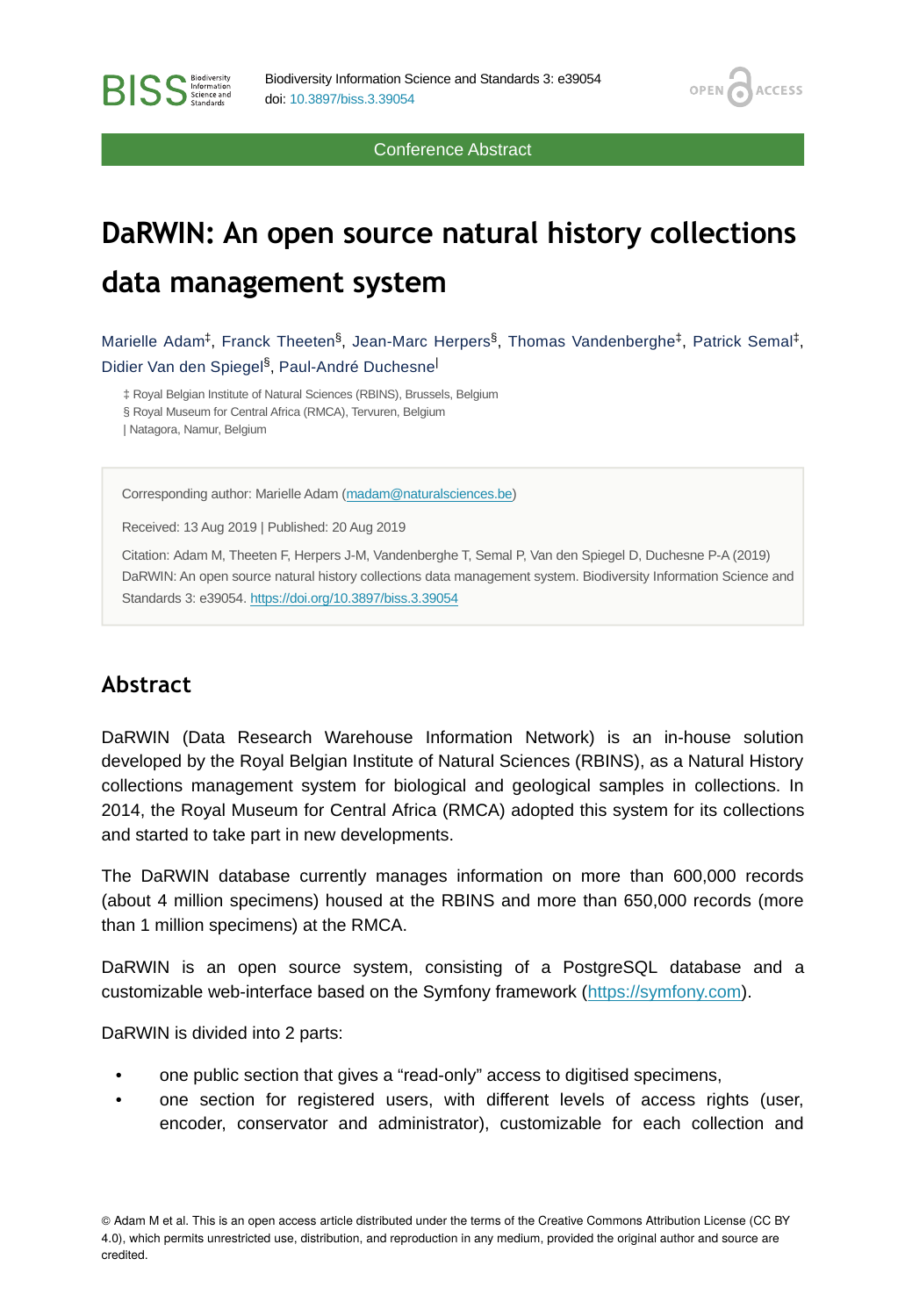allowing update of specimens and collections, daily management of collections, and the potential for dealing with sensitive information.

DaRWIN stores sample data and related information such as place and date of collection, missions and collectors, identifiers, technicians involved, taxonomy, identification information (type, stage, state, etc.), bibliography, related files, storage, etc. Other features that deal with day-to-day curation operations are available: loans, printing of labels for storage, statistics and reporting. DaRWIN features its own JSON (JavaScript Object Notation) webservice for specimens and scientific names and can export data in tabdelimited, Excel, PDF and GeoJSON formats.

More recently, a procedure for importing batches of data has been developed, based on tab-delimited files, making integration of data from (old/historical) databases faster and more controlled.

Additional improvements of the user interface and database model have been made. For example, parallel taxonomical hierarchies can be created, allowing users to work with temporary taxonomies, old scientific names (basionyms and synonyms) and document the history of type specimens.

Finally, quality control and data cleaning on several tables have been implemented, e.g. mapping of locality names with vocabularies like Geonames, adding ISO 3166 two-letter country codes (<https://www.iso.org/iso-3166-country-codes.html>), cleaning duplicates from people/institutions and taxonomy catalogues. A tool for checking taxonomical names on GBIF (Global Biodiversity Information Facility), WoRMS (World Register of Marine Species) and DaRWIN itself, based on webservices and tab-delimited files, has been developed.

Last year, RBINS, RMCA and Meise Botanic Garden (MBG) defined a new framework of collaboration in the NaturalHeritage project ([http://www.naturalheritage.be\)](http://www.naturalheritage.be), in order to foster interoperability among their collection data sources. This new framework presents itself as one common research portal for data on natural history collections (from DaRWIN and other existing collection databases) of the three partnered institutions and makes data compliant to a standard agreed by the partners. See Poster "NaturalHeritage: Bridging Belgian Natural History Collections" for more information.

DaRWIN is accessible online ([http://darwin.naturalsciences.be](http://darwin.naturalsciences.be/)). A Github repository is also available [\(https://github.com/naturalsciences/natural\\_heritage\\_darwin\)](https://github.com/naturalsciences/natural_heritage_darwin).

#### **Keywords**

data management, natural history collections, standardization, webservices, data quality and cleaning